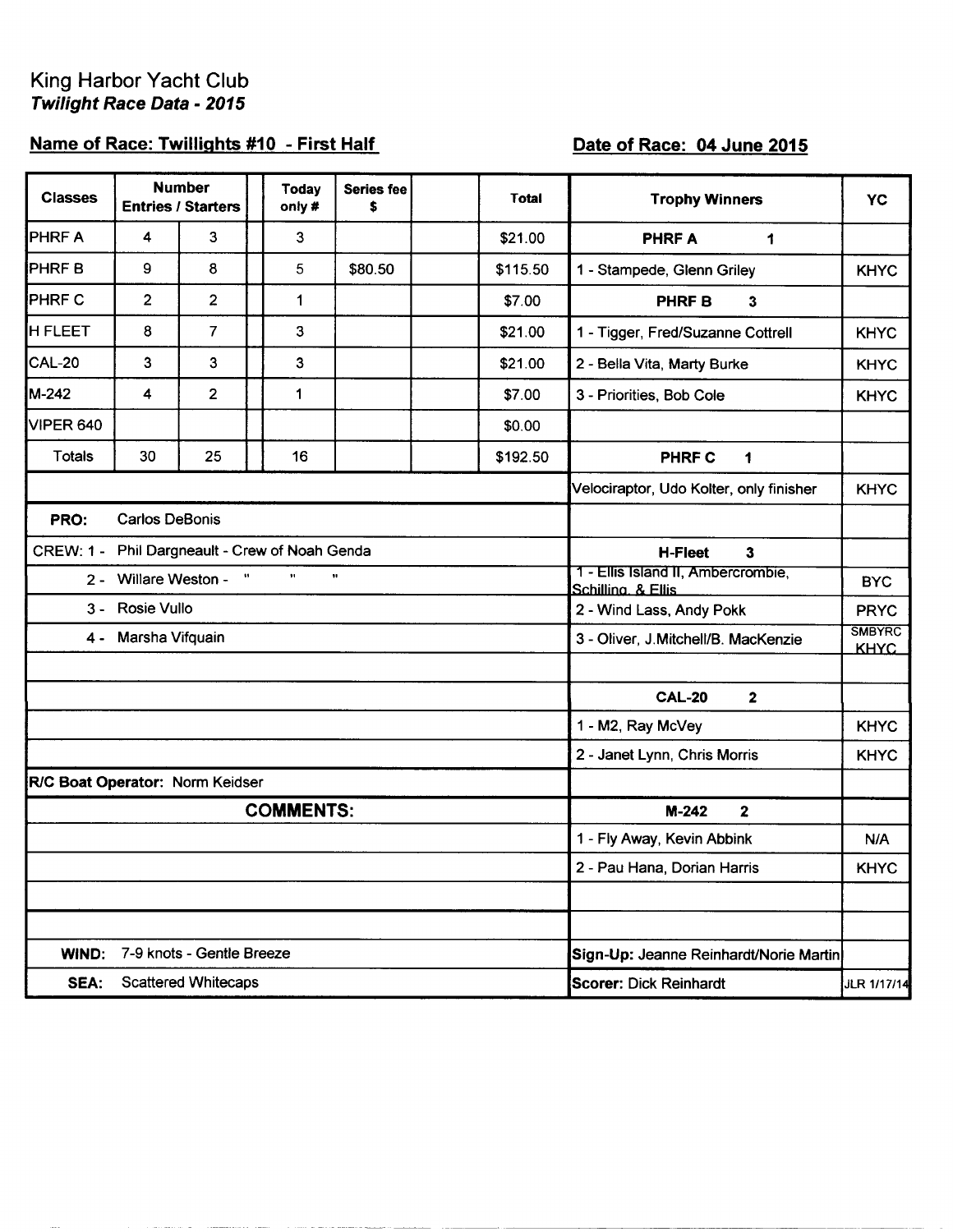

|               | DIV              |                  |                                    |                                |        | <b>FINISH</b> | Corrected   |                  |              |
|---------------|------------------|------------------|------------------------------------|--------------------------------|--------|---------------|-------------|------------------|--------------|
|               | <b>Rank</b>      | Sail No.         | <b>Boat</b>                        |                                | Rating | <b>Time</b>   | <b>Time</b> | <b>Boat Type</b> | Club         |
| PHRF-A        |                  |                  | Time on Time / Start Time 18:15:00 |                                |        |               |             |                  |              |
|               |                  | 11165            | Stampede                           | Glenn Griley                   | 42     | 19:03:53      | 00:53:40    | J 111            | <b>KHYC</b>  |
|               | $\boldsymbol{2}$ | 129              | Dark & Stormy                      | Alicia Minana                  | 48     | 19:06:05      | 00:55:32    | Henderson 30     | <b>KHYC</b>  |
|               | $\overline{3}$   | $\boldsymbol{0}$ | A-Cat                              | Daniel Belton                  | $-15$  | 19:01:46      | 00:56:49    | A-Cat            | <b>KHYC</b>  |
| <b>PHRE-B</b> |                  |                  | Time on Time / Start Time 18:20:00 |                                |        |               |             |                  |              |
|               |                  | 42757            | Tigger $(*)$                       | Fred & Suzanne Cottrell        | 84     | 19:13:03      | 00:54:23    | J 33             | <b>KHYC</b>  |
|               | $\boldsymbol{2}$ | 56136            | Bella Vita [*]                     | Marty Burke                    | 75     | 19:12:20      | 00:54:26    | Ben 36.7         | <b>KHYC</b>  |
|               | 3                | 87309            | Priorities                         | Bob Cole                       | 99     | 19:16:20      | 00:56:25    | Olson 30         | <b>KHYC</b>  |
|               | 4                | 87027            | Flying Dutchman (*                 | Jason Herring/ R.Van Kreuninge | 90     | 19:16:30      | 00:57:23    | Hobie 33         | <b>KHYC</b>  |
|               | 5                | 46192            | H <sub>2</sub> Blue                | Ross Moore                     | 108    | 19:18:48      | 00:58:05    | J 92             | <b>KHYC</b>  |
|               | 6                | 46575            | Calais                             | Jerry Hunter                   | 81     | 19:17:10      | 00:58:53    | Dencho 33        | <b>KHYC</b>  |
|               | 7                | 97788            | <b>Dragon Dance</b>                | David Lin                      | 86     | 19:19:22      | 01:00:40    | Schock 35        | <b>SBYRC</b> |
|               | 8                | 54               | <b>USA54</b>                       | Charlie Bielecki               | 96     | 19:23:04      | 01:03:27    | Melges 24        | <b>KHYC</b>  |
| <b>PHRF-C</b> |                  |                  | Time on Time / Start Time 18:25:00 |                                |        |               |             |                  |              |
|               |                  | 46470            | Velociraper NS                     | Udo Kolter                     | 138    | 19:28:25      | 00:59:55    | $B-25$           | <b>KHYC</b>  |
| <b>DNF</b>    | 3                | 97850            | No Way !! $(*)$                    | Don Souther                    | 138    |               |             | $B-25$           | <b>KHYC</b>  |
| <b>Cal 20</b> |                  |                  | One Design                         |                                |        |               |             |                  |              |
|               |                  |                  |                                    |                                |        |               |             |                  |              |

1 370 M2 Ray McVey Cal 20 Cal 20 KHYC